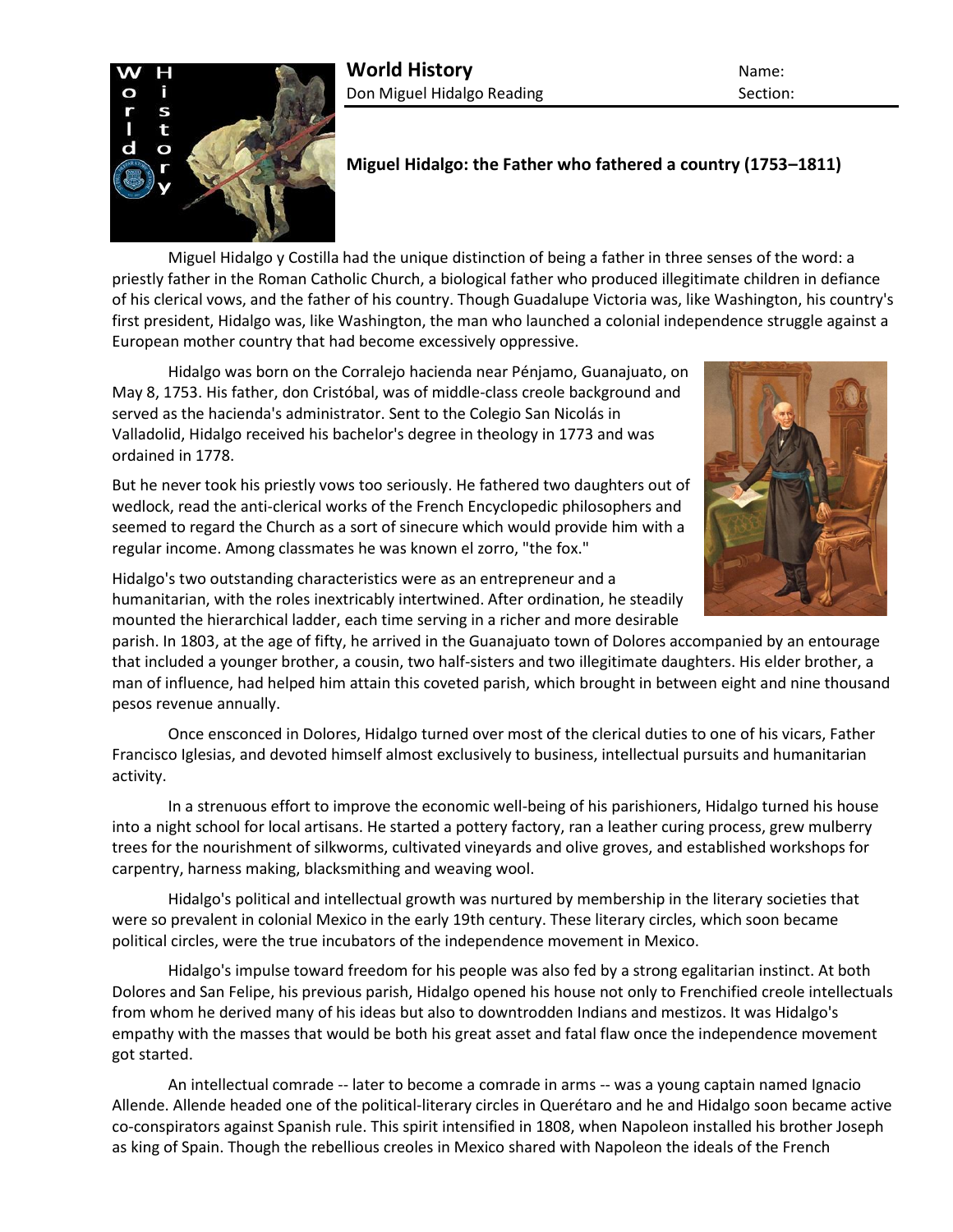Enlightenment, they believed that by now Napoleon had become a power-hungry despot and they had no wish to pledge allegiance to his brother. So they originally rallied to the cause of the deposed Bourbon king Ferdinand VII, who later turned out to be an ultra-reactionary.

Hidalgo and Allende had originally planned the rising for December 8, 1810. But there were leaks among the conspirators and plans for the rebellion were sniffed out by the magistrate of Querétaro. Fortunately for the conspirators, his wife, Josefa Ortiz, was a strong supporter of the rebellion. Though the magistrate locked her in her room, she signaled her next door neighbor, Ignacio Pérez, to come over. Through the keyhole she told Pérez, a fellow conspirator, that her husband planned to arrest Allende. But Allende had already left to confer with Hidalgo and decide what to do to meet the emergency.

The result was Hidalgo's famed grito ("shout") from his pulpit at 11 p.m. of September 15. Though the grito is hailed today as a declaration of independence from Spain, is reality it was a declaration of defiance against Joseph Bonaparte and the Spaniards resident in Mexico as well as a declaration of allegiance to the very undeserving Ferdinand VII.

Gathering together a Peter-the-Hermit force that was as much a mob as an army, Hidalgo and Allende at first swept everything before them. Gathering adherents like a snowball rolling downhill, this mob-army numbered several hundred when it captured San Miguel (today San Miguel de Allende), 6,000 when it entered Celaya, 20,000 when it rolled into Guanajuato, 50,000 when it overran Valladolid and 82,000 as it engulfed Toluca and menaced Mexico City.

Though Hidalgo and Allende were excommunicated September 24 by the bishop of Michoacán, this didn't seem to bother a man who seemed daily to be thinking of himself more as a general than as a priest. On October 19, as his large but ragtag force was preparing to march on Mexico City, Hidalgo was named generalissimo of all rebel forces and outfitted with a garish blue, scarlet, black and gold uniform that made him resemble a Roxy usher.

Hidalgo's peasant army, in the tradition of the jacquerie of 14th century France, settled scores against the ruling elite with vengeful brutality. San Miguel, Celaya and Guanajuato were all sacked, with peaceful citizens the victims of mob violence. In Valladolid, the courageous canon of the cathedral went unarmed to meet Hidalgo and exacted a promise that the atrocities of San Miguel, Celaya and Guanajuato would not be repeated. The canon achieved a partial victory. Though wholesale destruction was not repeated, Hidalgo was furious when he found the cathedral locked. (He had wanted to say a prayer of thanksgiving.) So he locked up all the

Spaniards, replaced city officials with his own and looted the city treasury before marching off toward Mexico City.

While Hidalgo didn't order the violence, he seems to have been powerless to control it. This brought him into conflict with Allende, a disciplined and orderly professional. Friction between the two started as early as the initial engagement at San Miguel. When a mob ran through the town, Allende tried to calm its members down by striking at them with the flat of his sword. The brought a rebuke from Hidalgo, on



grounds that Allende was mistreating the people. This was the first of many quarrels, disputes that would inevitably take their toll.

Hidalgo, in truth, was even less qualified to be a general than he was to be a priest. With Mexico City almost in his grasp, he inexplicably turned back toward Guadalajara. His army began to melt away and was down to about 40,000 when he was defeated at Aculco on November 7 by the able royalist general Felix Calleja.

However, Hidalgo entered Guadalajara in triumph and was able to raise his force to 100,000. All the city's dignitaries and officials still believed that Hidalgo represented the wave of the future. The excommunicated priest was hailed as a liberator, fiestas were given in his honor and he was accorded the title of Supreme Highness.